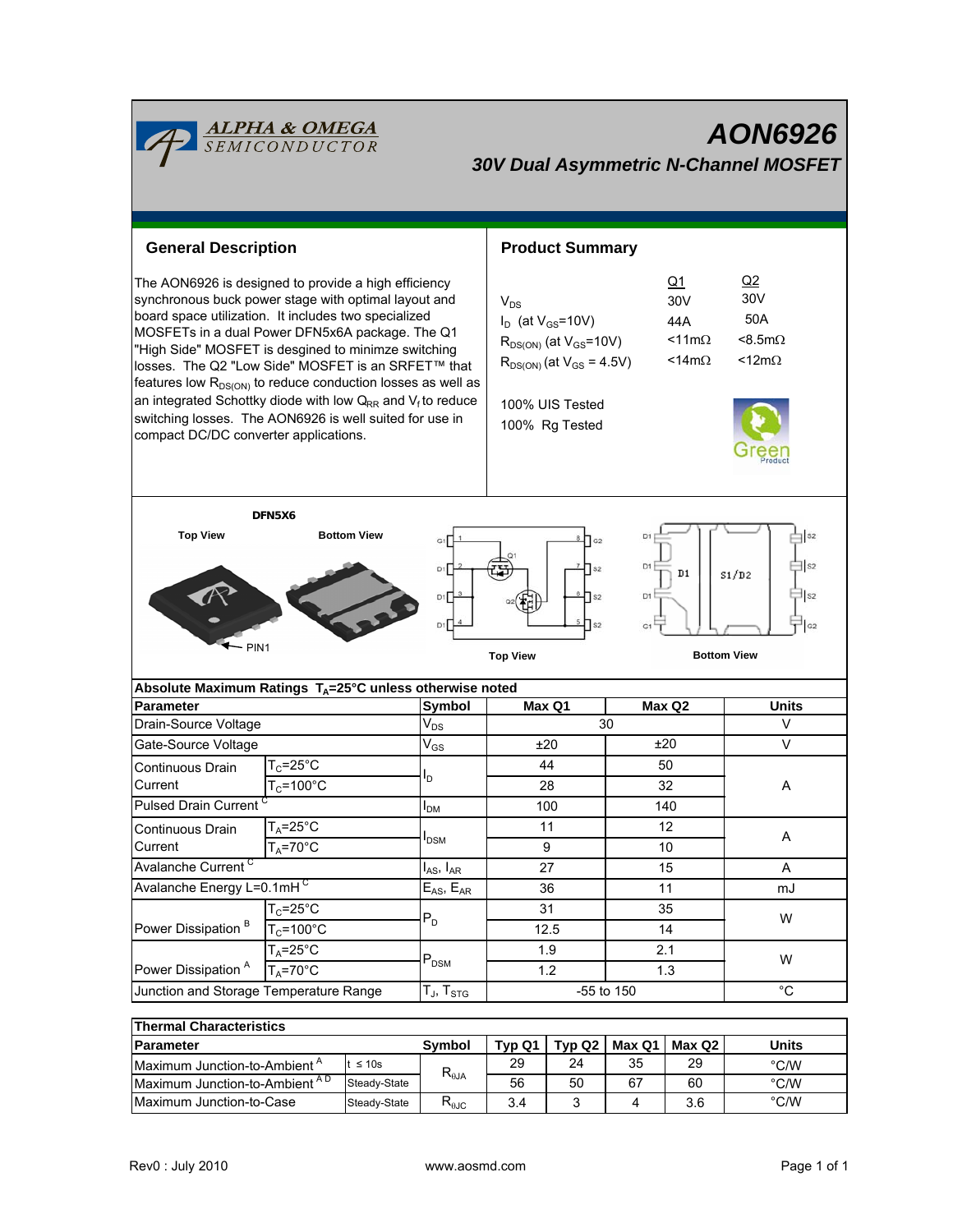

### Q1 Electrical Characteristics (T<sub>J</sub>=25°C unless otherwise noted)

| <b>Symbol</b>            | <b>Parameter</b>                      | <b>Conditions</b>                                                                           |                       | Min            | <b>Typ</b>     | Max          | <b>Units</b> |  |  |  |  |  |
|--------------------------|---------------------------------------|---------------------------------------------------------------------------------------------|-----------------------|----------------|----------------|--------------|--------------|--|--|--|--|--|
| <b>STATIC PARAMETERS</b> |                                       |                                                                                             |                       |                |                |              |              |  |  |  |  |  |
| <b>BV</b> <sub>DSS</sub> | Drain-Source Breakdown Voltage        | $I_D = 250 \mu A$ , $V_{GS} = 0V$                                                           |                       | 30             |                |              | V            |  |  |  |  |  |
| $I_{DSS}$                | Zero Gate Voltage Drain Current       | $V_{DS}$ =30V, $V_{GS}$ =0V                                                                 |                       |                |                | $\mathbf{1}$ | μA           |  |  |  |  |  |
|                          |                                       |                                                                                             | $TJ=125°C$            |                |                | 5            |              |  |  |  |  |  |
| $I_{GSS}$                | Gate-Body leakage current             | $V_{DS}$ =0V, $V_{GS}$ = ±20V                                                               |                       |                |                | 100          | nA           |  |  |  |  |  |
| $V_{GS(th)}$             | Gate Threshold Voltage                | $V_{DS} = V_{GS} I_D = 250 \mu A$                                                           |                       | 1.5            | 2              | 2.5          | V            |  |  |  |  |  |
| $I_{D(ON)}$              | On state drain current                | $V_{GS}$ =10V, $V_{DS}$ =5V                                                                 |                       | 100            |                |              | A            |  |  |  |  |  |
| $R_{DS(ON)}$             | Static Drain-Source On-Resistance     | $V_{GS}$ =10V, $I_D$ =20A                                                                   |                       |                | 8.8            | 11           |              |  |  |  |  |  |
|                          |                                       |                                                                                             | $T_i = 125^{\circ}$ C |                | 12             | 15           | $m\Omega$    |  |  |  |  |  |
|                          |                                       | $V_{GS}$ =4.5V, $I_D$ =20A                                                                  |                       |                | 11.2           | 14           | $m\Omega$    |  |  |  |  |  |
| $g_{FS}$                 | Forward Transconductance              | V <sub>DS</sub> =5V, I <sub>D</sub> =20A                                                    |                       |                | 55             |              | S            |  |  |  |  |  |
| $V_{SD}$                 | Diode Forward Voltage                 | $I_S = 1A$ , $V_{GS} = 0V$                                                                  |                       |                | 0.74           | $\mathbf{1}$ | V            |  |  |  |  |  |
| ls                       | Maximum Body-Diode Continuous Current |                                                                                             |                       |                | 35             | A            |              |  |  |  |  |  |
|                          | <b>DYNAMIC PARAMETERS</b>             |                                                                                             |                       |                |                |              |              |  |  |  |  |  |
| $C_{\text{iss}}$         | Input Capacitance                     | $V_{GS}$ =0V, $V_{DS}$ =15V, f=1MHz<br>$V_{GS}$ =0V, $V_{DS}$ =0V, f=1MHz                   |                       | 920            | 1150           | 1380         | pF           |  |  |  |  |  |
| $C_{\rm oss}$            | Output Capacitance                    |                                                                                             |                       | 125            | 180            | 235          | рF           |  |  |  |  |  |
| $C_{\rm rss}$            | Reverse Transfer Capacitance          |                                                                                             |                       | 60             | 105            | 150          | рF           |  |  |  |  |  |
| $R_{g}$                  | Gate resistance                       |                                                                                             |                       | 0.55           | 1.1            | 1.65         | Ω            |  |  |  |  |  |
|                          | <b>SWITCHING PARAMETERS</b>           |                                                                                             |                       |                |                |              |              |  |  |  |  |  |
| $Q_g(10V)$               | <b>Total Gate Charge</b>              | $V_{GS}$ =10V, $V_{DS}$ =15V, $I_D$ =20A                                                    |                       | 16             | 20             | 24           | nC           |  |  |  |  |  |
| $Q_{g}(4.5V)$            | <b>Total Gate Charge</b>              |                                                                                             |                       | $\overline{7}$ | 9.5            | 11.4         | nC           |  |  |  |  |  |
| $\mathsf{Q}_{\text{gs}}$ | Gate Source Charge                    |                                                                                             |                       |                | 2.7            |              | nC           |  |  |  |  |  |
| $\mathsf{Q}_{\text{gd}}$ | Gate Drain Charge                     |                                                                                             |                       |                | 5              |              | nC           |  |  |  |  |  |
| $t_{D(on)}$              | Turn-On DelayTime                     |                                                                                             |                       |                | 6.5            |              | ns           |  |  |  |  |  |
| $t_r$                    | Turn-On Rise Time                     | $V_{GS}$ =10V, $V_{DS}$ =15V, R <sub>L</sub> =0.75 $\Omega$ ,<br>$R_{\text{GEN}} = 3\Omega$ |                       |                | $\overline{2}$ |              | ns           |  |  |  |  |  |
| $t_{D(off)}$             | Turn-Off DelayTime                    |                                                                                             |                       |                | 17             |              | ns           |  |  |  |  |  |
| $t_f$                    | <b>Turn-Off Fall Time</b>             |                                                                                             |                       |                | 3.5            |              | ns           |  |  |  |  |  |
| $t_{rr}$                 | Body Diode Reverse Recovery Time      | $I_F$ =20A, dl/dt=500A/ $\mu$ s                                                             |                       | 7              | 8.7            | 10.5         | ns           |  |  |  |  |  |
| $Q_{rr}$                 | Body Diode Reverse Recovery Charge    | $I_F$ =20A, dl/dt=500A/ $\mu$ s                                                             |                       | 11             | 13.5           | 16           | nC           |  |  |  |  |  |

A. The value of R<sub>0JA</sub> is measured with the device mounted on 1in<sup>2</sup> FR-4 board with 2oz. Copper, in a still air environment with T<sub>A</sub> =25°C. The Power dissipation P<sub>DSM</sub> is based on R<sub>0JA</sub> and the maximum allowed junction temperature of 150°C. The value in any given application depends on the user's specific board design.

B. The power dissipation P<sub>D</sub> is based on T<sub>J(MAX)</sub>=150°C, using junction-to-case thermal resistance, and is more useful in setting the upper dissipation limit for cases where additional heatsinking is used.

C. Repetitive rating, pulse width limited by junction temperature T  $_{J(MAX)}$ =150°C. Ratings are based on low frequency and duty cycles to keep initial  $T_1 = 25^{\circ}C$ .

D. The  $R_{0JA}$  is the sum of the thermal impedence from junction to case R  $_{0JC}$  and case to ambient.

E. The static characteristics in Figures 1 to 6 are obtained using <300 µs pulses, duty cycle 0.5% max.

F. These curves are based on the junction-to-case thermal impedence which is measured with the device mounted to a large heatsink, assuming a maximum junction temperature of T  $_{J(MAX)}$ =150°C. The SOA curve provides a single pulse rating.

G. The maximum current rating is limited by package.

H. These tests are performed with the device mounted on 1 in  $2$  FR-4 board with 2oz. Copper, in a still air environment with TA=25°C.

COMPONENTS IN LIFE SUPPORT DEVICES OR SYSTEMS ARE NOT AUTHORIZED. AOS DOES NOT ASSUME ANY LIABILITY ARISING OUT OF SUCH APPLICATIONS OR USES OF ITS PRODUCTS. AOS RESERVES THE RIGHT TO IMPROVE PRODUCT DESIGN, FUNCTIONS AND RELIABILITY WITHOUT NOTICE.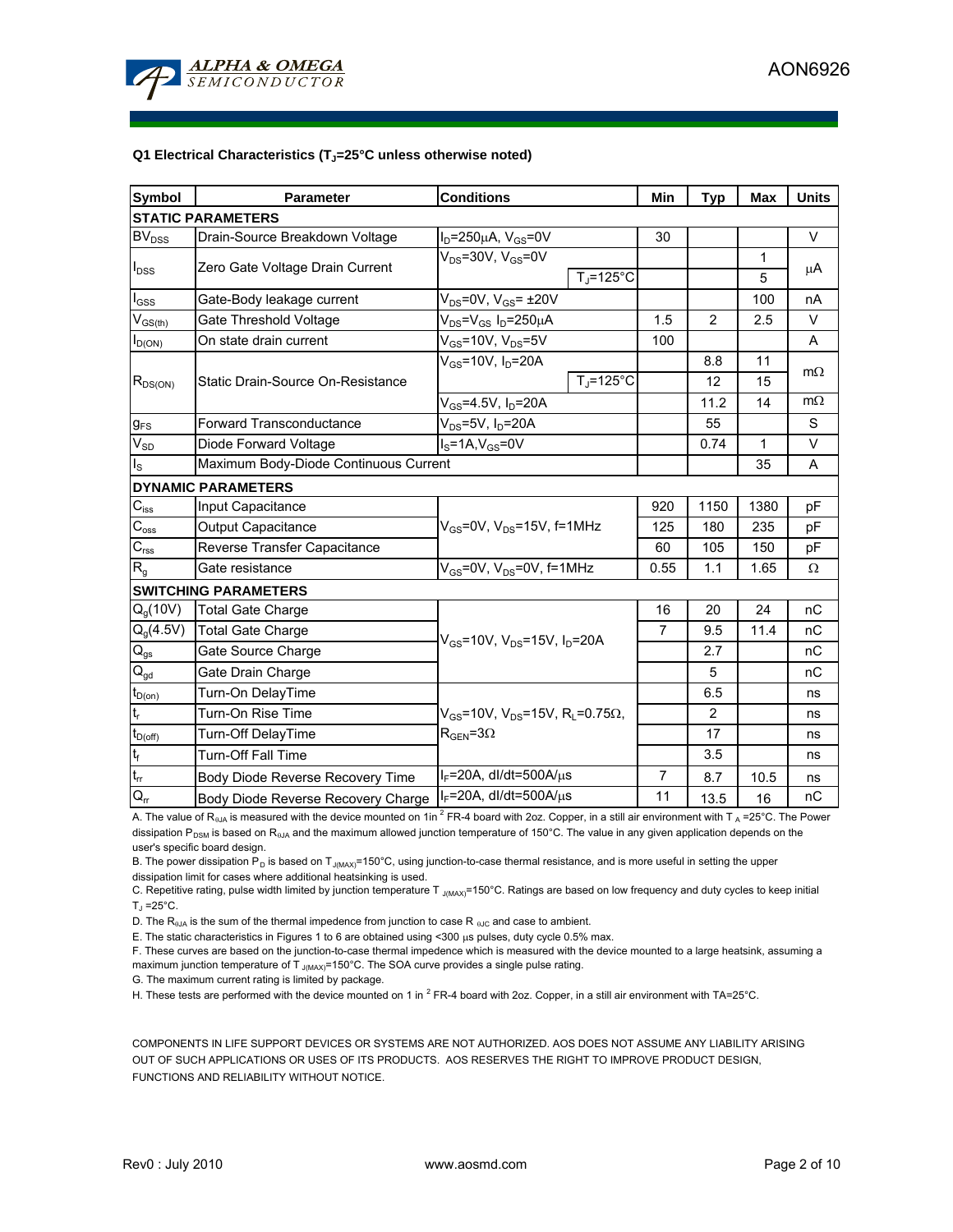

# **Q1-CHANNEL: TYPICAL ELECTRICAL AND THERMAL CHARACTERISTICS**

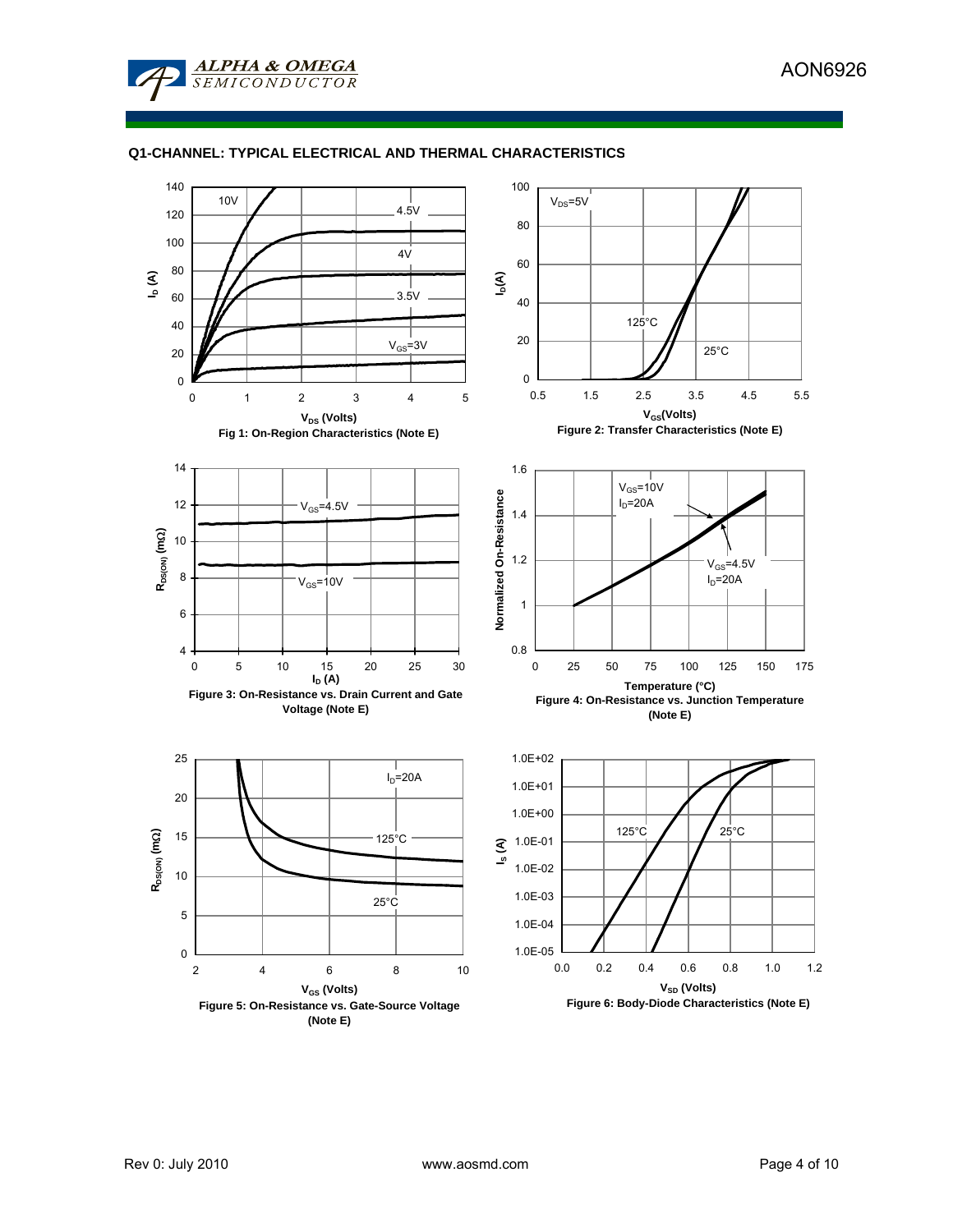

## **Q1-CHANNEL: TYPICAL ELECTRICAL AND THERMAL CHARACTERISTICS**



**Figure 11: Normalized Maximum Transient Thermal Impedance (Note F)**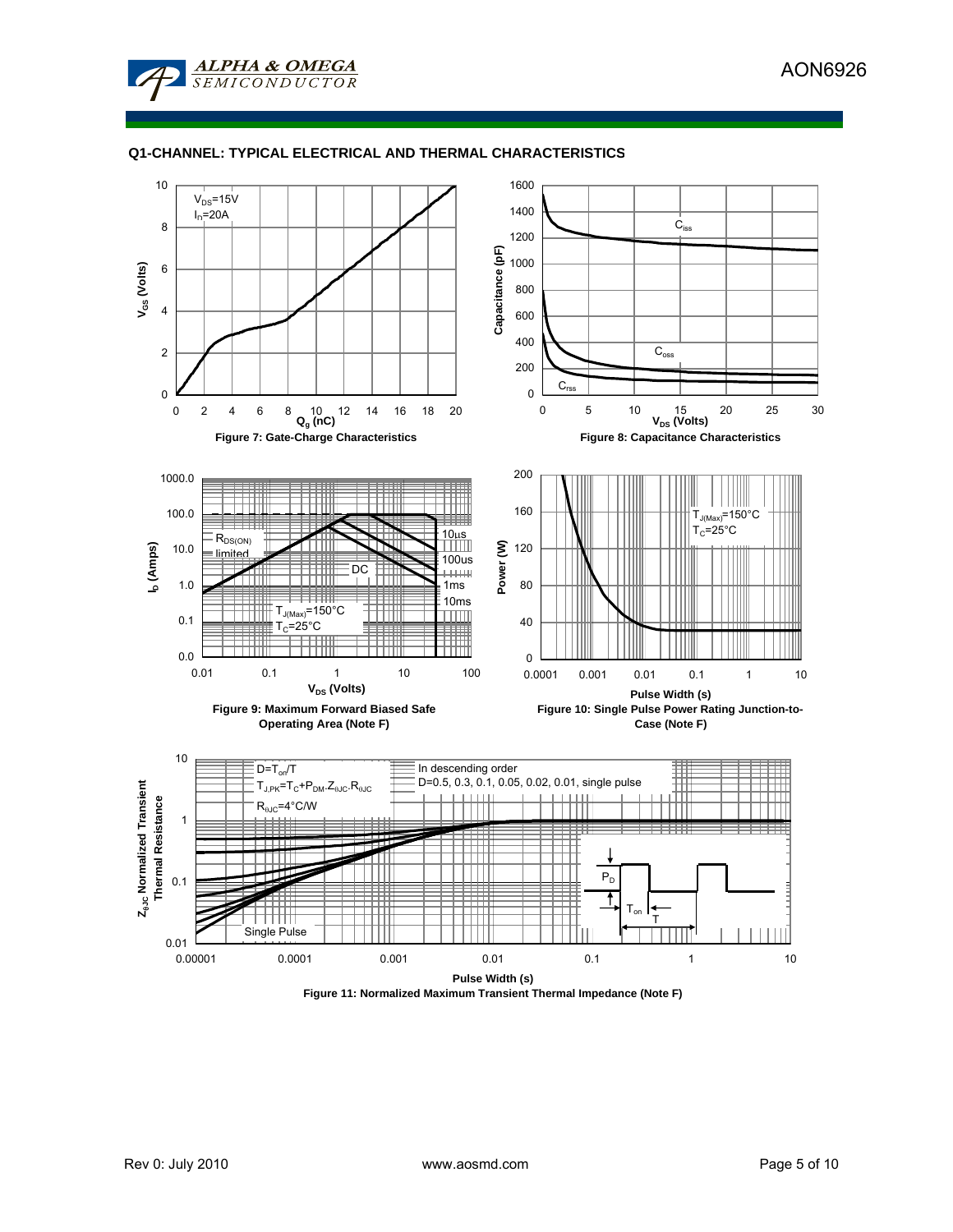

# **Q1-CHANNEL: TYPICAL ELECTRICAL AND THERMAL CHARACTERISTICS**

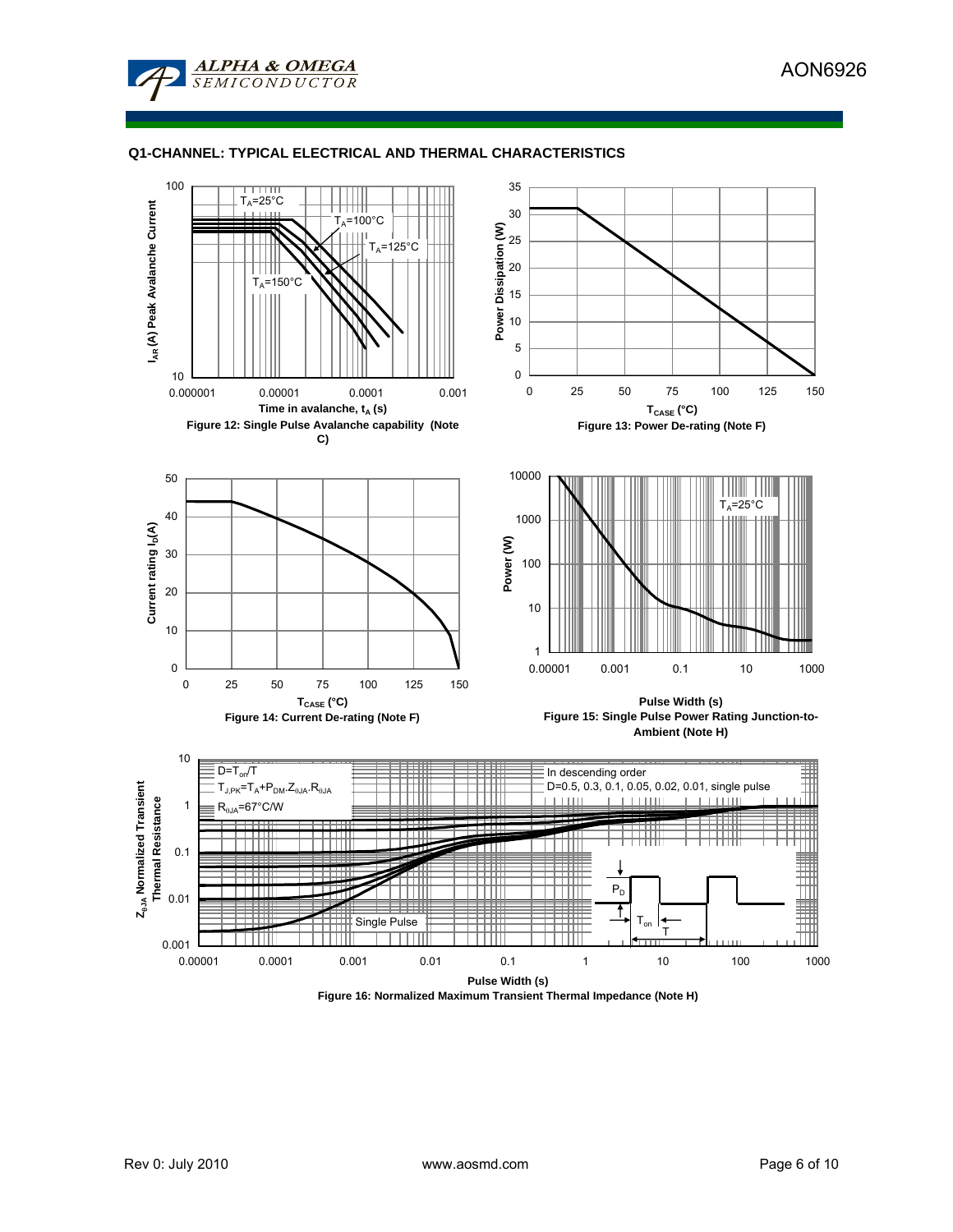

### Q2 Electrical Characteristics (T<sub>J</sub>=25°C unless otherwise noted)

| <b>Symbol</b>            | Parameter                             | <b>Conditions</b>                                                                           |                    | Min  | <b>Typ</b> | <b>Max</b> | <b>Units</b> |  |  |  |  |
|--------------------------|---------------------------------------|---------------------------------------------------------------------------------------------|--------------------|------|------------|------------|--------------|--|--|--|--|
| <b>STATIC PARAMETERS</b> |                                       |                                                                                             |                    |      |            |            |              |  |  |  |  |
| <b>BV<sub>DSS</sub></b>  | Drain-Source Breakdown Voltage        | $I_D = 250 \mu A$ , $V_{GS} = 0V$                                                           |                    | 30   |            |            | V            |  |  |  |  |
| $I_{DSS}$                | Zero Gate Voltage Drain Current       | $V_{DS}$ =30V, $V_{GS}$ =0V                                                                 |                    |      |            | 0.5        | mA           |  |  |  |  |
|                          |                                       |                                                                                             | $T_{\rm J}$ =125°C |      |            | 100        |              |  |  |  |  |
| $I_{\rm GSS}$            | Gate-Body leakage current             | $V_{DS}$ =0V, $V_{GS}$ = ±20V                                                               |                    |      |            | 100        | nA           |  |  |  |  |
| $V_{GS(th)}$             | Gate Threshold Voltage                | $V_{DS} = V_{GS} I_D = 250 \mu A$                                                           |                    | 1.2  | 1.9        | 2.4        | V            |  |  |  |  |
| $I_{D(ON)}$              | On state drain current                | $V_{GS}$ =10V, $V_{DS}$ =5V                                                                 |                    | 140  |            |            | A            |  |  |  |  |
| $R_{DS(ON)}$             | Static Drain-Source On-Resistance     | $V_{GS}$ =10V, $I_D$ =20A                                                                   |                    |      | 6.9        | 8.5        |              |  |  |  |  |
|                          |                                       |                                                                                             | $T_i = 125$ °C     |      | 9.8        | 12         | $m\Omega$    |  |  |  |  |
|                          |                                       | $V_{GS}$ =4.5V, $I_D$ =20A                                                                  |                    |      | 9.3        | 12         | $m\Omega$    |  |  |  |  |
| $g_{FS}$                 | <b>Forward Transconductance</b>       | $V_{DS}$ =5V, I <sub>D</sub> =20A                                                           |                    |      | 50         |            | S            |  |  |  |  |
| $V_{SD}$                 | Diode Forward Voltage                 | $IS=1A, VGS=0V$                                                                             |                    |      | 0.5        | 0.7        | V            |  |  |  |  |
| $I_{\rm S}$              | Maximum Body-Diode Continuous Current |                                                                                             |                    |      |            | 40         | A            |  |  |  |  |
|                          | <b>DYNAMIC PARAMETERS</b>             |                                                                                             |                    |      |            |            |              |  |  |  |  |
| $C_{\text{iss}}$         | Input Capacitance                     | $V_{GS}$ =0V, $V_{DS}$ =15V, f=1MHz<br>$V_{GS}$ =0V, V <sub>DS</sub> =0V, f=1MHz            |                    | 900  | 1130       | 1360       | pF           |  |  |  |  |
| $C_{\rm oss}$            | Output Capacitance                    |                                                                                             |                    | 320  | 465        | 605        | рF           |  |  |  |  |
| $C_{\rm rss}$            | Reverse Transfer Capacitance          |                                                                                             |                    | 12   | 40         | 70         | pF           |  |  |  |  |
| $R_g$                    | Gate resistance                       |                                                                                             |                    | 0.35 | 0.7        | 1.1        | Ω            |  |  |  |  |
|                          | <b>SWITCHING PARAMETERS</b>           |                                                                                             |                    |      |            |            |              |  |  |  |  |
| $Q_q(10V)$               | <b>Total Gate Charge</b>              | $V_{GS}$ =10V, $V_{DS}$ =15V, $I_D$ =20A                                                    |                    | 12   | 16         | 20         | nC           |  |  |  |  |
| $Q_g(4.5V)$              | <b>Total Gate Charge</b>              |                                                                                             |                    | 6    | 8          | 10         | nC           |  |  |  |  |
| $\mathsf{Q}_{\text{gs}}$ | Gate Source Charge                    |                                                                                             |                    |      | 3          |            | nC           |  |  |  |  |
| $\mathsf{Q}_{\text{gd}}$ | Gate Drain Charge                     |                                                                                             |                    |      | 3          |            | nC           |  |  |  |  |
| $t_{D(on)}$              | Turn-On DelayTime                     |                                                                                             |                    |      | 6          |            | ns           |  |  |  |  |
| $t_r$                    | Turn-On Rise Time                     | $V_{GS}$ =10V, $V_{DS}$ =15V, R <sub>L</sub> =0.75 $\Omega$ ,<br>$R_{\text{GEN}} = 3\Omega$ |                    |      | 4          |            | ns           |  |  |  |  |
| $t_{D(off)}$             | Turn-Off DelayTime                    |                                                                                             |                    |      | 19         |            | ns           |  |  |  |  |
| $t_f$                    | <b>Turn-Off Fall Time</b>             |                                                                                             |                    |      | 3          |            | ns           |  |  |  |  |
| $t_{rr}$                 | Body Diode Reverse Recovery Time      | $I_F$ =20A, dl/dt=500A/ $\mu$ s                                                             |                    | 9    | 12         | 15         | ns           |  |  |  |  |
| $Q_{rr}$                 | Body Diode Reverse Recovery Charge    | $I_F$ =20A, dl/dt=500A/ $\mu$ s                                                             |                    | 18   | 23         | 28         | nC           |  |  |  |  |

A. The value of R<sub>0JA</sub> is measured with the device mounted on 1in <sup>2</sup> FR-4 board with 2oz. Copper, in a still air environment with T<sub>A</sub> =25°C. The Power dissipation P<sub>DSM</sub> is based on R  $_{0,0,0}$  and the maximum allowed junction temperature of 150°C. The value in any given application depends on the user's specific board design.

B. The power dissipation P<sub>D</sub> is based on T<sub>J(MAX)</sub>=150°C, using junction-to-case thermal resistance, and is more useful in setting the upper dissipation limit for cases where additional heatsinking is used.

C. Repetitive rating, pulse width limited by junction temperature T  $_{J(MAX)}$ =150°C. Ratings are based on low frequency and duty cycles to keep initial  $T_1 = 25^\circ C$ .

D. The  $R_{0JA}$  is the sum of the thermal impedence from junction to case R  $_{0JC}$  and case to ambient.

E. The static characteristics in Figures 1 to 6 are obtained using <300 µs pulses, duty cycle 0.5% max.

F. These curves are based on the junction-to-case thermal impedence which is measured with the device mounted to a large heatsink, assuming a maximum junction temperature of T  $_{J(MAX)}$ =150°C. The SOA curve provides a single pulse rating.

G. These tests are performed with the device mounted on 1 in  $^2$  FR-4 board with 2oz. Copper, in a still air environment with T<sub>A</sub>=25°C.

COMPONENTS IN LIFE SUPPORT DEVICES OR SYSTEMS ARE NOT AUTHORIZED. AOS DOES NOT ASSUME ANY LIABILITY ARISING OUT OF SUCH APPLICATIONS OR USES OF ITS PRODUCTS. AOS RESERVES THE RIGHT TO IMPROVE PRODUCT DESIGN, FUNCTIONS AND RELIABILITY WITHOUT NOTICE.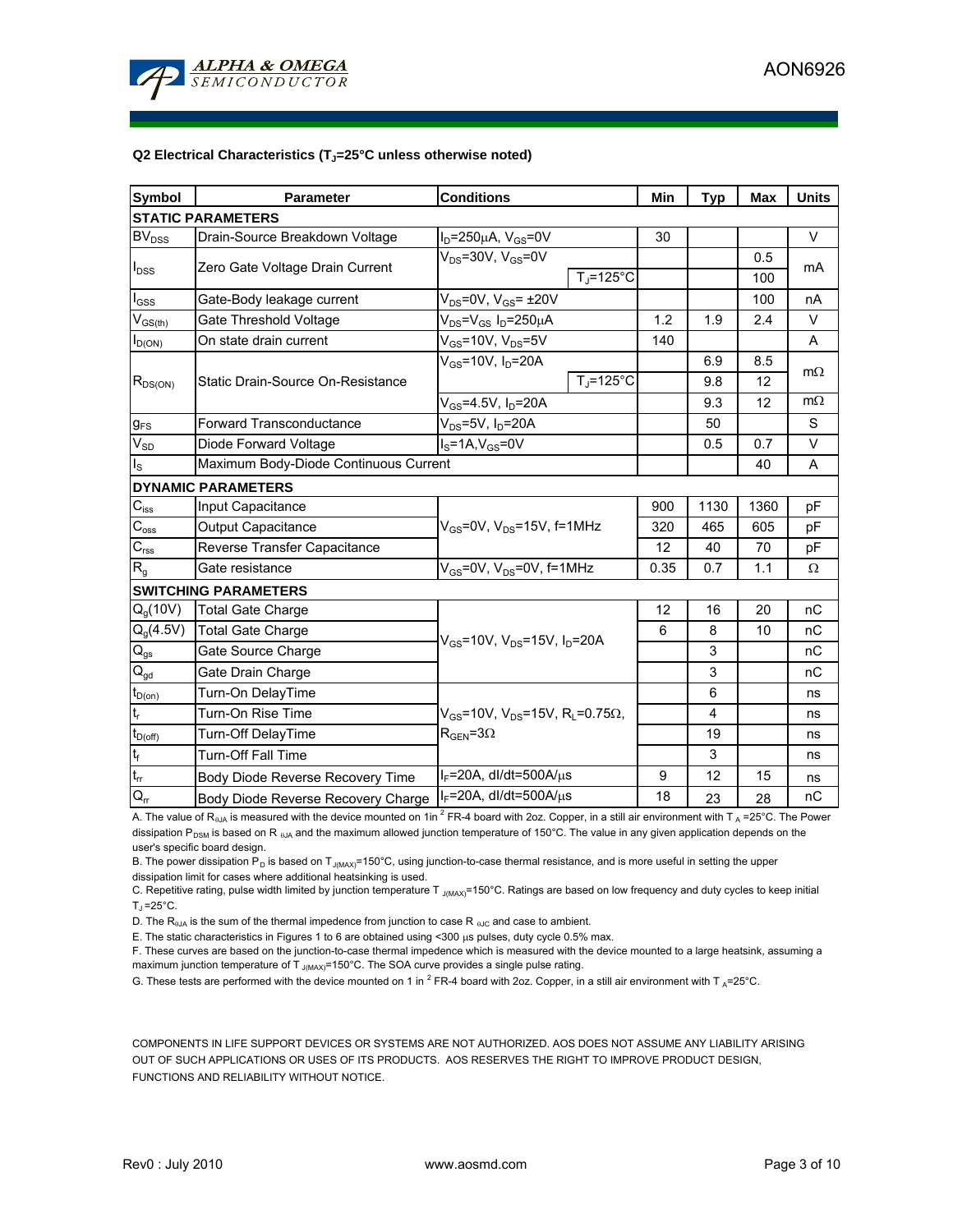

# **Q2-CHANNEL: TYPICAL ELECTRICAL AND THERMAL CHARACTERISTICS**

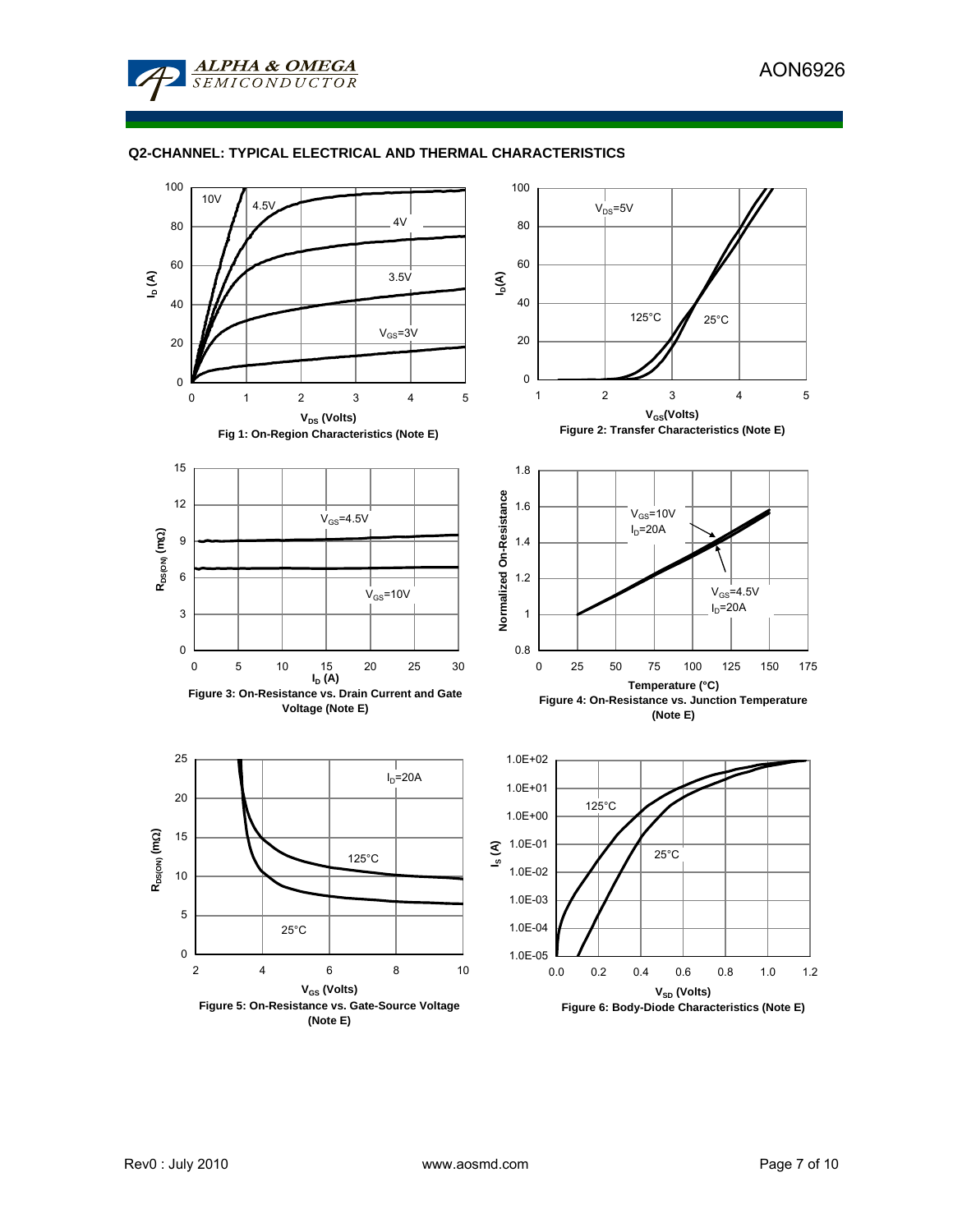



# **Q2-CHANNEL: TYPICAL ELECTRICAL AND THERMAL CHARACTERISTICS**



**Figure 11: Normalized Maximum Transient Thermal Impedance (Note F)**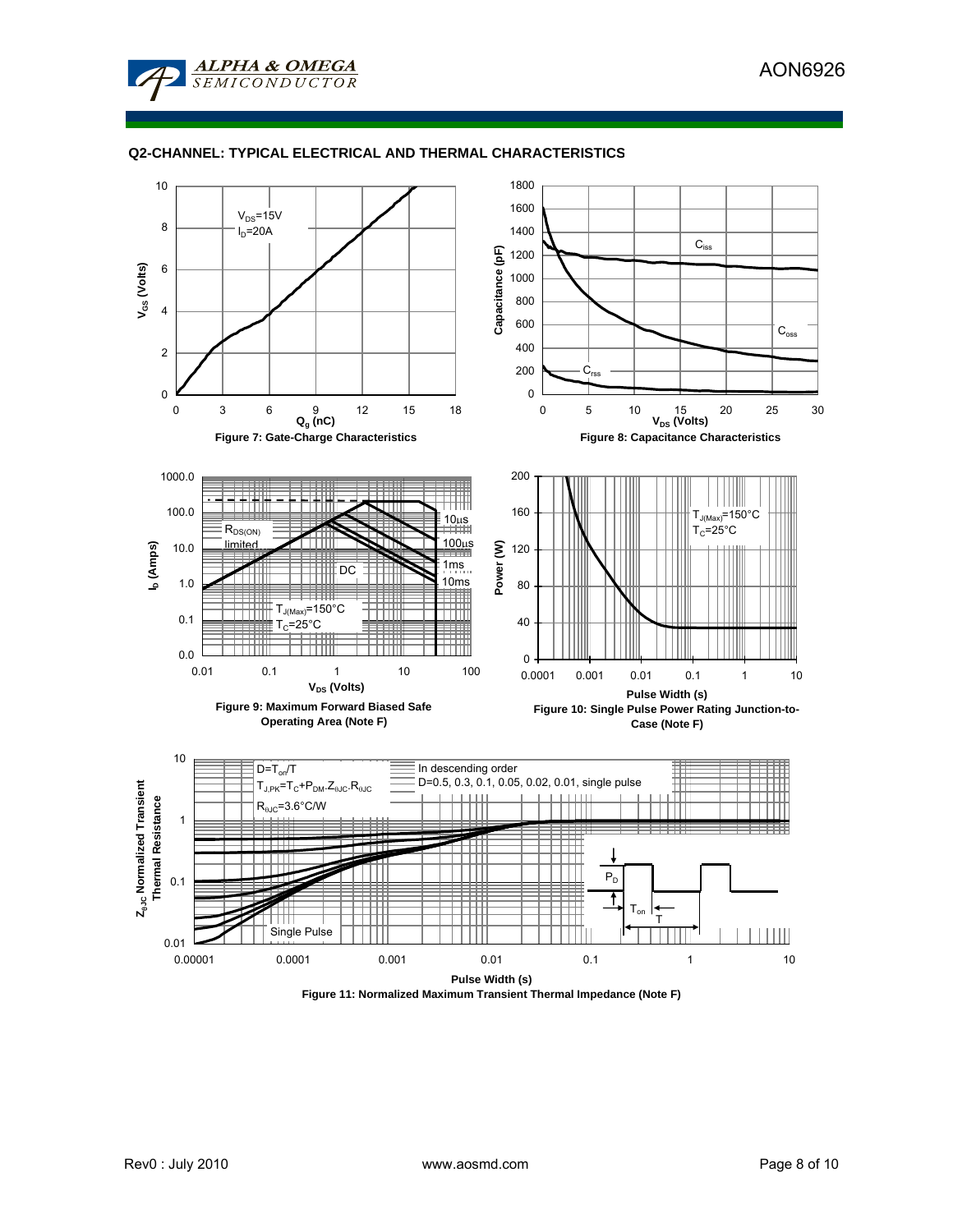

## **Q2-CHANNEL: TYPICAL ELECTRICAL AND THERMAL CHARACTERISTICS**



**Figure 16: Normalized Maximum Transient Thermal Impedance (Note G)**